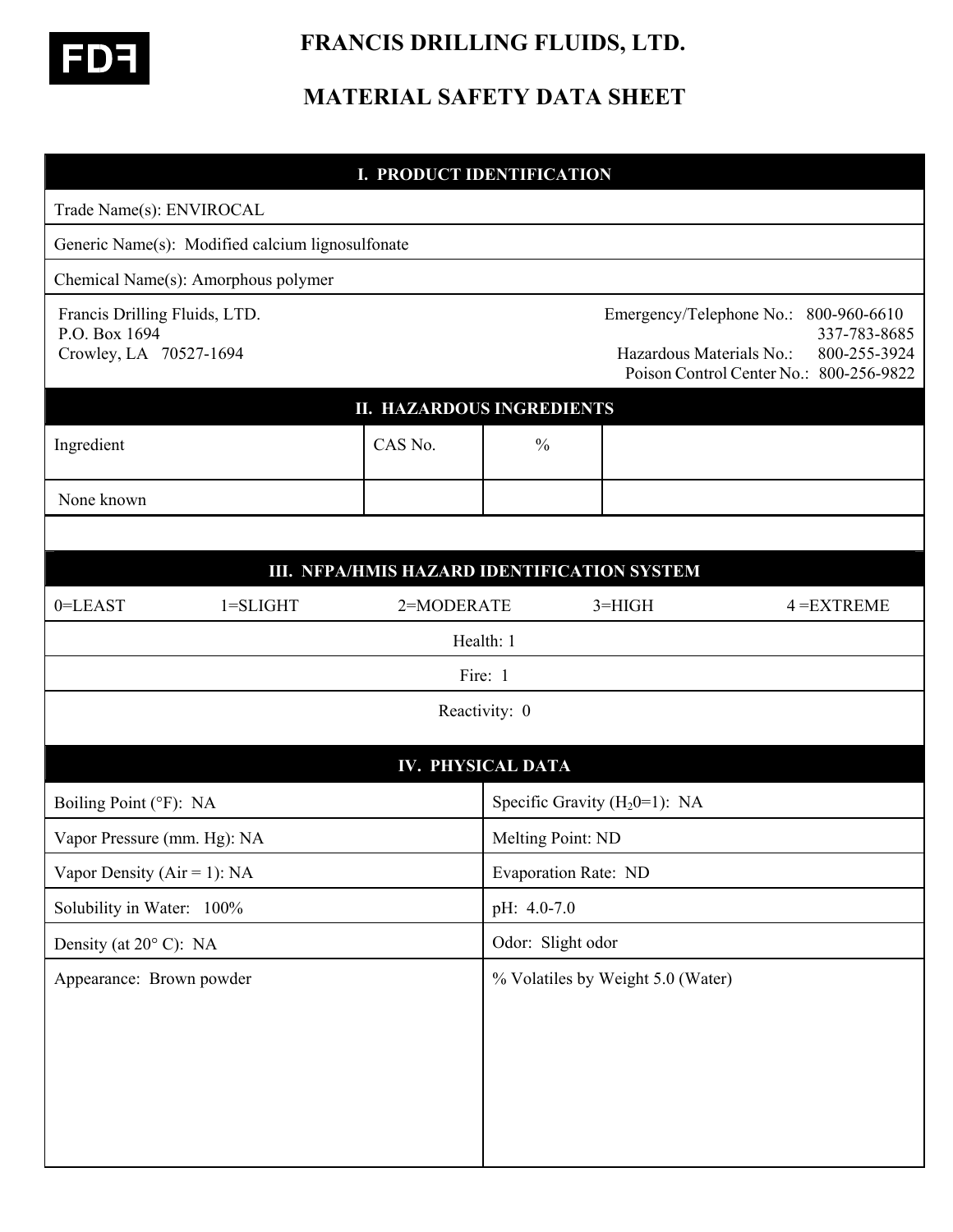| V. FIRE AND EXPLOSION DATA                                                                                                                                                                                                                                                                              |                             |                   |                                 |                |  |  |
|---------------------------------------------------------------------------------------------------------------------------------------------------------------------------------------------------------------------------------------------------------------------------------------------------------|-----------------------------|-------------------|---------------------------------|----------------|--|--|
| Flash Point: NA Auto Ignition Temperature: >400°F for<br>dust                                                                                                                                                                                                                                           |                             | Flammable Limits: | LEL: ND                         | <b>UEL: ND</b> |  |  |
| Special Fire Fighting Procedures: Use supplied breathing air and protective clothing.                                                                                                                                                                                                                   |                             |                   |                                 |                |  |  |
| Unusual Fire and Explosion Hazards: Flammable solids may provide conditions for a dust explosion.                                                                                                                                                                                                       |                             |                   |                                 |                |  |  |
| Extinguishing Media: Use water spray, carbon dioxide, dry chemical, alcohol type, or universal type foams applied by<br>manufacturer's recommended techniques.                                                                                                                                          |                             |                   |                                 |                |  |  |
| <b>VI. REACTIVITY</b>                                                                                                                                                                                                                                                                                   |                             |                   |                                 |                |  |  |
| Stability: Stable                                                                                                                                                                                                                                                                                       |                             |                   |                                 |                |  |  |
| Hazardous Polymerization: No polymerization.                                                                                                                                                                                                                                                            |                             |                   |                                 |                |  |  |
| Incompatibility: Avoid contact with strong oxidizing agents.                                                                                                                                                                                                                                            |                             |                   |                                 |                |  |  |
| Hazardous Decomposition: Carbon dioxide, carbon monoxide and sulfur dioxide.                                                                                                                                                                                                                            |                             |                   |                                 |                |  |  |
| VII. HEALTH HAZARD INFORMATION                                                                                                                                                                                                                                                                          |                             |                   |                                 |                |  |  |
| Routes of Exposure and Effects:                                                                                                                                                                                                                                                                         |                             |                   |                                 |                |  |  |
| Skin: None known.                                                                                                                                                                                                                                                                                       |                             |                   |                                 |                |  |  |
| Eyes: None known.                                                                                                                                                                                                                                                                                       |                             |                   |                                 |                |  |  |
| Inhalation: None known.                                                                                                                                                                                                                                                                                 |                             |                   |                                 |                |  |  |
| Ingestion: None known.                                                                                                                                                                                                                                                                                  |                             |                   |                                 |                |  |  |
| Permissible Exposure Limits: (for air contaminants) ND                                                                                                                                                                                                                                                  |                             |                   |                                 |                |  |  |
| OSHA PEL (8hr. TWA): 15 mg/m3 for dust.                                                                                                                                                                                                                                                                 |                             |                   |                                 |                |  |  |
| ACGIH TLV: 15 mg/m3 for dust.                                                                                                                                                                                                                                                                           |                             |                   |                                 |                |  |  |
| Carcinogenicity:                                                                                                                                                                                                                                                                                        |                             |                   |                                 |                |  |  |
| Listed By NTP: Not listed                                                                                                                                                                                                                                                                               | Listed By: IARC: Not listed |                   | Listed By OSHA: Not listed      |                |  |  |
| Acute Oral LD50:                                                                                                                                                                                                                                                                                        | Acute Dermal LD50:          |                   | <b>Aquatic Toxicology LC50:</b> |                |  |  |
| Emergency and First Aid Procedures:                                                                                                                                                                                                                                                                     |                             |                   |                                 |                |  |  |
| Skin: Flush with clean water.                                                                                                                                                                                                                                                                           |                             |                   |                                 |                |  |  |
| Eyes: Irrigate with potable water.                                                                                                                                                                                                                                                                      |                             |                   |                                 |                |  |  |
| Ingestion: Give water to dilute and get medical attention.                                                                                                                                                                                                                                              |                             |                   |                                 |                |  |  |
| Inhalation: Remove from dusty area.                                                                                                                                                                                                                                                                     |                             |                   |                                 |                |  |  |
| Additional Health Hazard Information::<br><b>WARNING: NUISANCE DUST</b><br>As with all dusts, avoid high concentrations. Minimize contact with eyes, skin and clothing. Tests to determine acute oral<br>toxicity of lignosulfonates to rats produced no deaths from which an LD50 could be determined. |                             |                   |                                 |                |  |  |